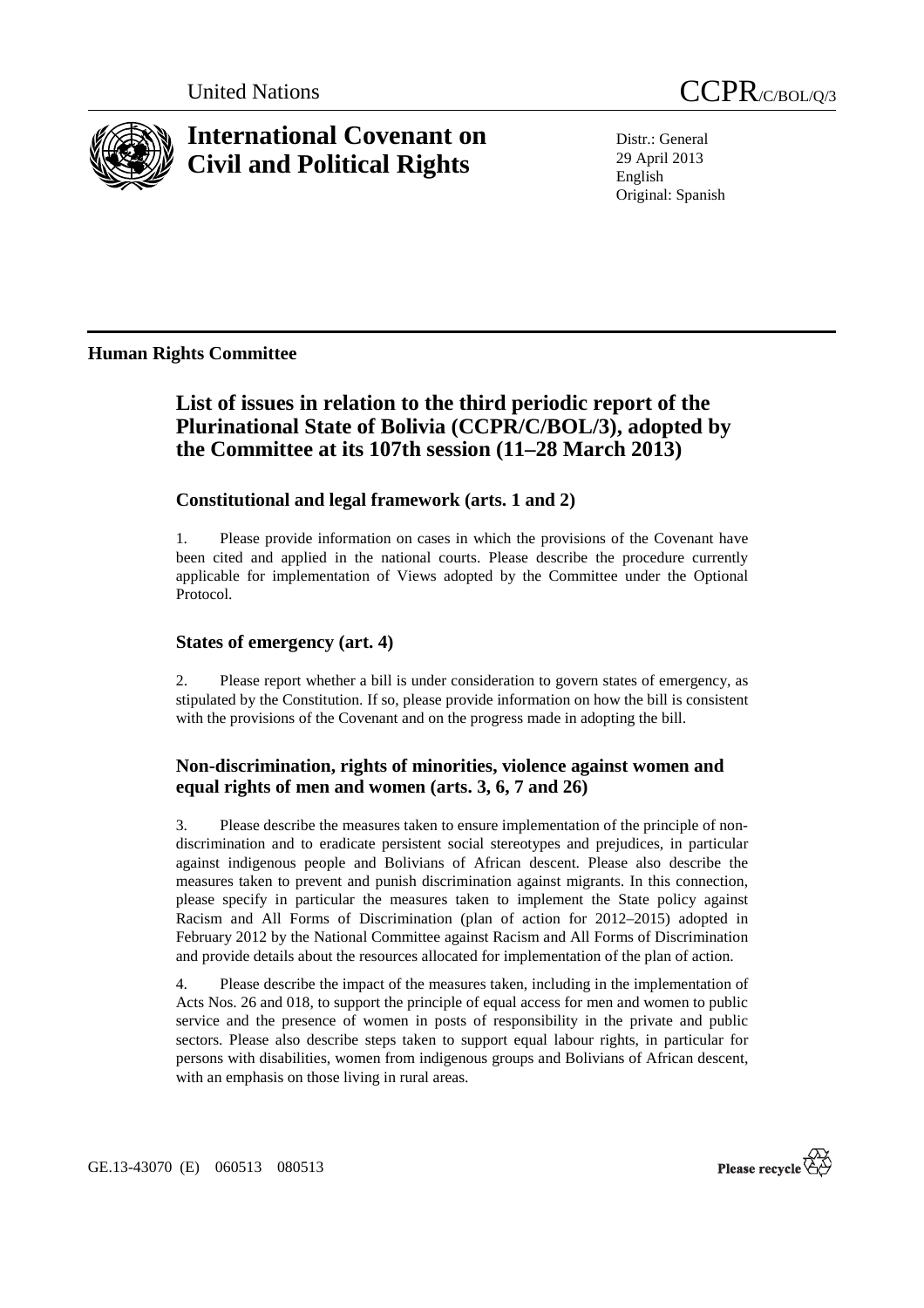5. Please describe the steps taken to make additional exceptions to the prohibition and punishment of abortion legal, in cases such as pregnancy resulting from rape or incest. Please provide information on the procedures adopted at the national level to make therapeutic abortion legal and indicate the proportion of cases in the last five years in which abortion has been prosecuted under article 266 of the Criminal Code. Please also describe the steps taken to provide appropriate information to women on methods of contraception and on ways to avoid unwanted pregnancies.

## **Right to life, violence against women, prohibition of torture and cruel, inhuman or degrading treatment and the fight against impunity (arts. 2, 6 and 7)**

6. Please describe the measures taken for the effective implementation of Act No. 348 of 9 March 2013 "to guarantee women a life free from violence". In this connection, please specify the human, material and financial resources earmarked for the bodies responsible for such implementation. Please also provide information on: (a) the number of complaints of domestic violence received; (b) the investigations carried out; (c) the penalties imposed; (d) compensation awarded to the victims; and (e) the number of shelters built for victims of domestic violence.

7. Please describe the steps taken to prevent, investigate and penalize lynching of alleged criminals by neighbours or communities.

8. Please provide information on the measures taken, in accordance with the Committee's previous recommendations, to investigate and punish human rights violations committed during the de facto regimes, including forced disappearances between 1964 and 1982. In this connection please describe the steps taken to allow access to military archives. Please also describe the measures adopted to implement reparation programmes, including collective reparations, and provide statistics showing the amounts awarded to victims and other reparation measures, by violation. In this context, please describe how the State party has taken into account the gender perspective and the needs of vulnerable groups such as members of the indigenous communities, Bolivians of African descent and women.

9. Please describe the measures taken to prevent the excessive use of force by the police, in particular during demonstrations, and the progress made in the investigation of such incidents. Please also describe the action taken to ensure a prompt and impartial investigation of violent events such as the massacre of 11 September 2008 in Porvenir, Pando, and racist acts committed in Sucre in 2008. Please describe the protection and compensation provided to the victims in these cases.

10. Please provide information on the progress made in establishing a national mechanism for the prevention of torture and in incorporating in criminal law a definition of torture that is fully in keeping with articles 1 and 4 of the Convention against Torture and Other Cruel, Inhuman or Degrading Treatment or Punishment and also with article 7 of the Covenant. Please also describe the other measures implemented to prevent torture and illtreatment of persons deprived of their liberty, including in pretrial detention, as well as the resources available to report and investigate such cases. In this connection, please provide information on the progress made in the investigations into the deaths of David Olorio Apaza, sub lieutenant Grover Poma, Fidel Hernani Jiménez and David Calisaya Mamani, and into the cruel or degrading treatment to which members of indigenous communities taking part in the Eighth Indigenous March to Defend the Isiboro Sécure National Park and Indigenous Territory were reportedly subjected in Chaparina, in 2011.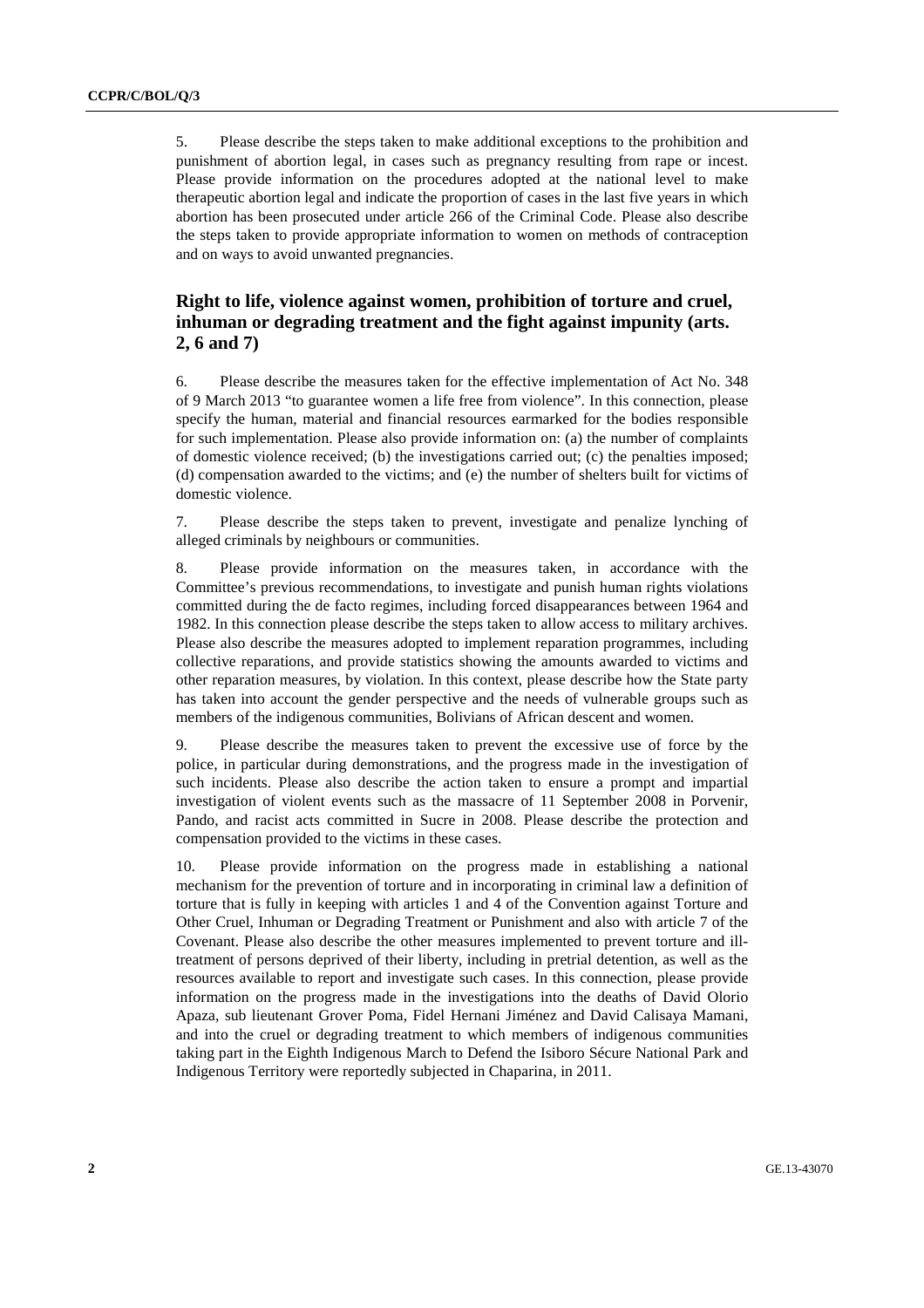11. Please provide information on the legal measures taken to prohibit, prevent and punish corporal punishment in the home and to enforce that prohibition in all contexts, including where customary law applies.

#### **Elimination of slavery, servitude and forced labour and measures to protect minors (arts. 8 and 24)**

12. Please describe the action taken and results obtained in preventing and punishing forced labour in general and describe in particular the results of the plans to eradicate forced labour and servitude in the Chaco region and in Guaraní families.

13. Please provide information on the procedure for the implementation of Act No. 263 of 31 July 2012, the Trafficking and Smuggling of Persons Act. Please provide statistics on the number of complaints and investigations and the punishment imposed for trafficking in persons since the Act's adoption. Please also describe the measures taken to prevent trade in persons, to protect and rehabilitate victims and to ensure that they can be reintegrated in society.

#### **Right to liberty and security of person; rights of persons deprived of their liberty (arts. 9 and 10)**

14. Please describe the measures taken to ensure that the use of pretrial detention is limited to exceptional cases, to the extent necessary and consistent with due process and with articles 9 and 10 of the Covenant. Please also provide information on steps taken to promote the use of alternatives such as protective measures, bail or electronic bracelets.

15. Please describe the result of the measures taken in the prison system to reduce overcrowding and improve health and safety, including in terms of hygiene, medical care, access to education and nutrition, for persons deprived of their liberty, be they adults, children or adolescents. Please inform the Committee of the measures taken to ensure that children given custodial sentences are held in special detention facilities and are systematically separated from adults. Please also state what measures have been taken to establish effective oversight of self-governance within the prisons and to ensure that it complies fully with the Covenant.

#### **Fair trial and due process (art. 14)**

16. Please describe the results of the measures adopted to establish the legal framework called for under the new Constitution (specifically, the Plurinational Electoral Bureau Act, Act No. 018 of 16 June 2010; the Judiciary Act, Act No. 025 of 24 June 2010; the Plurinational Constitutional Court Act, Act No. 027 of 6 July 2010; and the Framework Act on Autonomous Entities and Decentralization, Act No. 31 of 19 July 2010; as well as the Public Prosecution Service Organization Act of 11 July 2012).

17. Please provide information on the measures taken to promote the independence of institutions in the justice system, inter alia in respect of the disciplinary system for judges and/or prosecutors, the implementation of appropriate training programmes and the provision of the budget resources required for the proper functioning of such institutions. Please indicate what measures have been taken to strengthen criminal investigation capacities and to improve inter-institutional coordination between the Public Prosecution Service, law enforcement agencies and the judiciary, and the outcomes. Please also describe action taken to ensure access to the Public Defender Service throughout the country.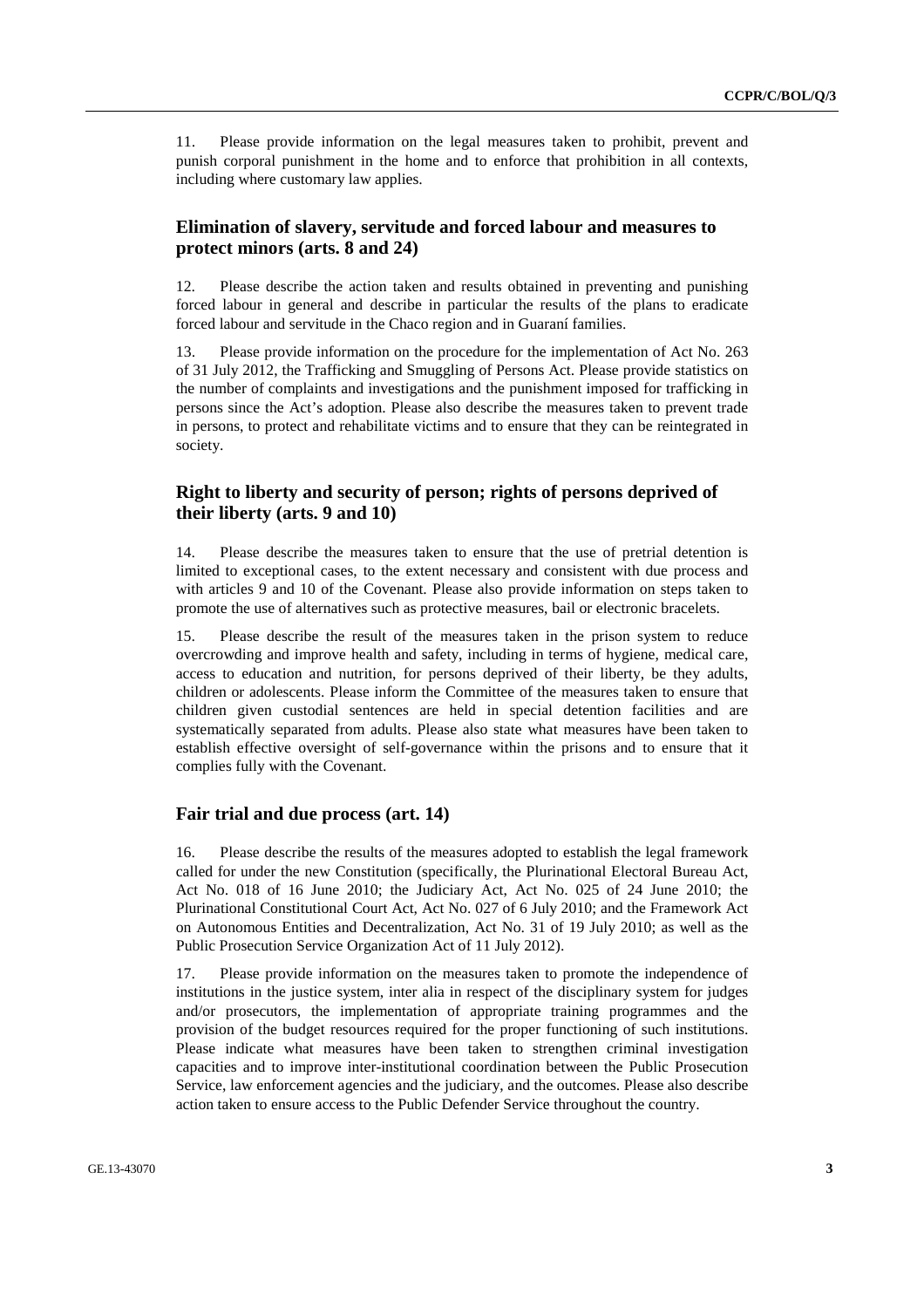18. Please indicate what measures the State party has taken to increase the geographic coverage of the justice system and access to justice, taking into consideration the cultural and linguistic characteristics of the population. Specifically, please provide updated information on the measures adopted to bring the Jurisdiction Demarcation Act, Act No. 073 of 29 December 2010, into line with the Constitution and the relevant international standards and principles. In particular, please provide information on: (a) the measures taken to ensure full compatibility of customary law with the principles of the Covenant; (b) training courses given to judicial officials on the cultural specificities of indigenous peoples; and (c) indigenous language interpreters working in courts, tribunals and prosecutors' offices.

19. Please provide information on the measures taken to combat corruption, in particular in the judiciary, the police and the prison system. Please describe the steps taken to strengthen investigation of cases of corruption and the disciplinary measures and judicial sanctions imposed in such cases, notably in respect of the extortion network exposed in late 2012.

#### **Freedom of thought, conscience and religion (arts. 18 and 26)**

20. Please provide information on the legal status of objection to military service. In particular, please provide information on the measures adopted to recognize in law and in practice conscientious objection to military service.

#### **Freedom of opinion and expression (arts. 19 and 20)**

21. Please describe the legal framework for the protection of human rights defenders and the practical measures taken to ensure their safety and physical integrity and allow them to carry out their work. Please inform the Committee of the results of judicial investigations carried out in cases of harassment and threats against human rights defenders and journalists in the past five years and on measures taken to defend freedom of opinion and expression in the country. Please also inform the Committee about measures taken to ensure that the application of article 350 of the Criminal Code, which penalizes defamation, and of other legal provisions limiting freedom of expression, is fully consistent with the principles of article 19 of the Covenant.

#### **Measures for the protection of minors (art. 24)**

22. Please describe how the State party ensures the proper application of the principles of article 24 to children living in prisons with a parent deprived of liberty.

23. Please describe the measures taken to prevent children from being subjected to the worst forms of child labour and economic exploitation, including in the chestnut harvest and, in particular disadvantaged or marginalized children, including those from indigenous families that migrate to the cities. Please also provide information on measures taken to prevent and punish the use of child labour and the exploitation of minors for prostitution, pornography, paedophilia and sex tourism. Please also describe initiatives taken to promote the protection and social reintegration of children and adolescents in conflict with the law or placed in institutions for other economic or social reasons.